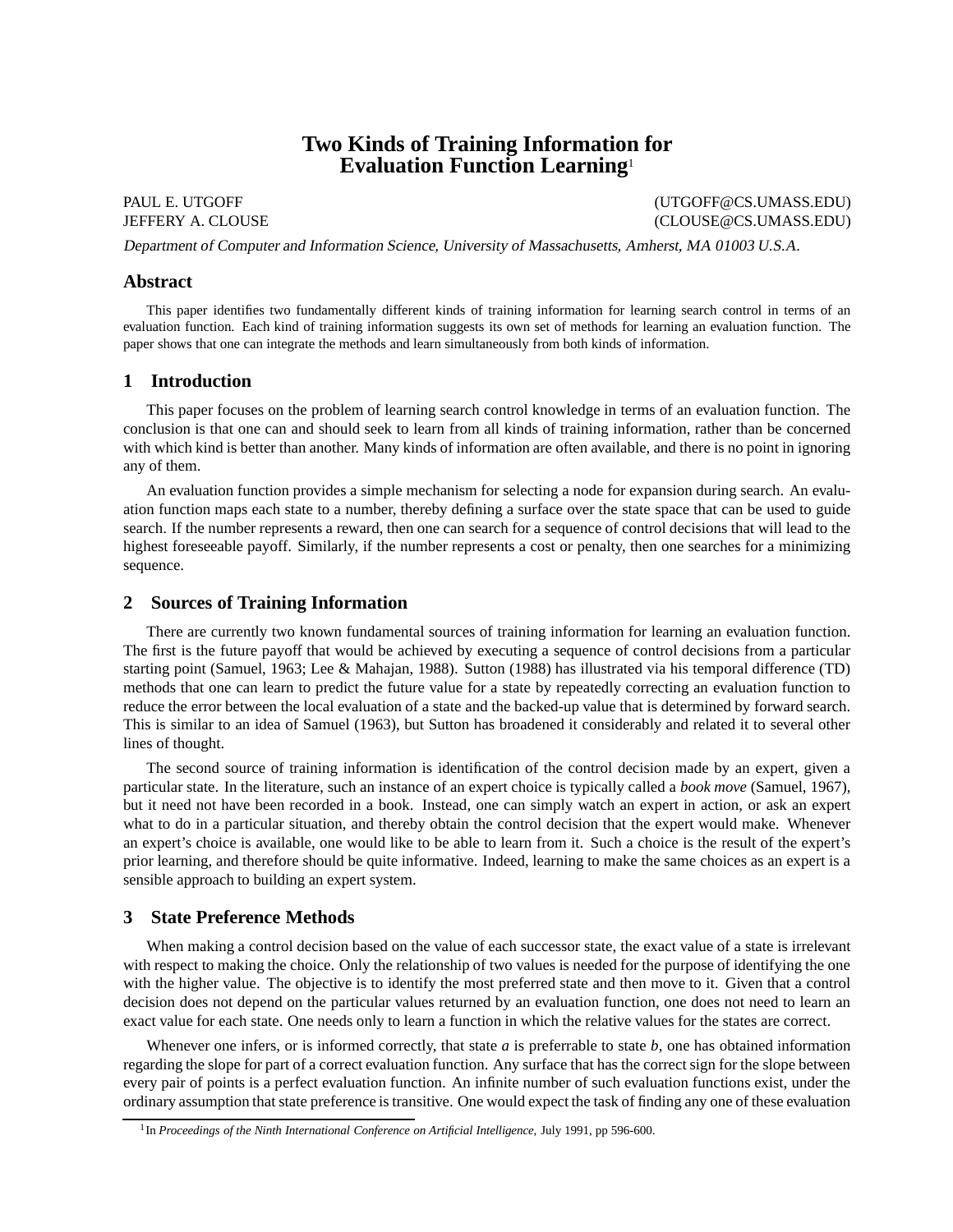

Figure 1. One Ply of Search.

functions to be easier than the task of finding a particular evaluation function.

Because one wants to learn to select a most preferred state from a set of possible successors, one should be able to learn from examples of such choices (Utgoff & Saxena, 1987; Utgoff & Heitman, 1988). By stating the problem of selecting a preferred state formally, and expanding the definitions, a procedure emerges for converting examples of state preference to constraints on an evaluation function. One can then search for an evaluation function that satisfies the constraints, using standard methods. We refer to a method that learns from such constraints as a *state preference (SP)* method.

Assume that a state *x* is described by a conjunction of *d* numerical features, represented as a *d*-dimensional vector **F**(x). Also assume that the evaluation function  $H(x)$  is represented as a linear combination  $\mathbf{W}^T \mathbf{F}(x)$ , where **W** is a column vector of weights, and  $W^T$  is the transpose of W. Then one would compare the value of a state  $C$  to a state *B* by evaluating the expression  $H(C) > H(B)$ . In general, one can define a predicate  $P(x, y)$  that is true if and only if  $H(x) > H(y)$ , similar to Huberman's (1968) hand-crafted *better* and *worse* predicates. One can convert each instance of state preference to a constraint on the evaluation function by expanding its definitions. For example, as shown in Figure 1, if state *C* is identified as best, one would infer constraints  $P(C, B)$  and  $P(C, D)$ . Expanding  $P(C, B)$ , for example, leads to:  $P$   $($ *C*  $P$   $)$ 

$$
P(C,B)
$$
  
\n
$$
H(C) > H(B)
$$
  
\n
$$
\mathbf{W}^{T}\mathbf{F}(C) > \mathbf{W}^{T}\mathbf{F}(B)
$$
  
\n
$$
\mathbf{W}^{T}(\mathbf{F}(C) - \mathbf{F}(B)) > 0
$$

The difference between the two feature vectors is known, leaving **W** as the only unknown.

By expanding all instances of state preference in the above manner, one obtains a system of linear inequalities, which is a standard form of learning task for a variety of pattern recognition methods (Duda & Hart, 1973), including perceptron learning and other more recent connectionist learning methods. Note that these instances of state preference are expressed as *d*-dimensional vectors, meaning that learning from pairs of states is no more complex than learning from single states. This is in contrast to Tesauro (1989), where both states are given as input to a network learner.

It is worth noting that Samuel's (1963, 1967) method for learning from book moves is an SP method. When learning from book moves, Samuel computed a correlation coefficient as a function of the number of times *L* (*H*) that the feature value in a nonpreferred move was lower (higher) than the feature value of the preferred move. The correlation coefficient for each feature was  $\frac{L-H}{L+H}$ , and was used directly as the weight in his evaluation function. The divisor  $L + H$  is constant for all features, serving only as a normalizing scalar. Thus the total  $L - H$  is a crude measure of how important the feature is in identifying a state preferred by an expert.

## **4 Illustration**

This section illustrates a TD method and an SP method, applied individually to the same problem. The purpose is to ground the discussion of the previous sections, and to provide some indication of the relative strength of the two kinds of training information. One already expects that state preference information is stronger than temporal difference information, so the point of interest is really how much stronger. The comparison is not a contest because there is no need pick a winner. Each method learns from a different kind of training information, which raises the issue of how to learn from both sources. One can and should strive to learn from all the training information, regardless of its source.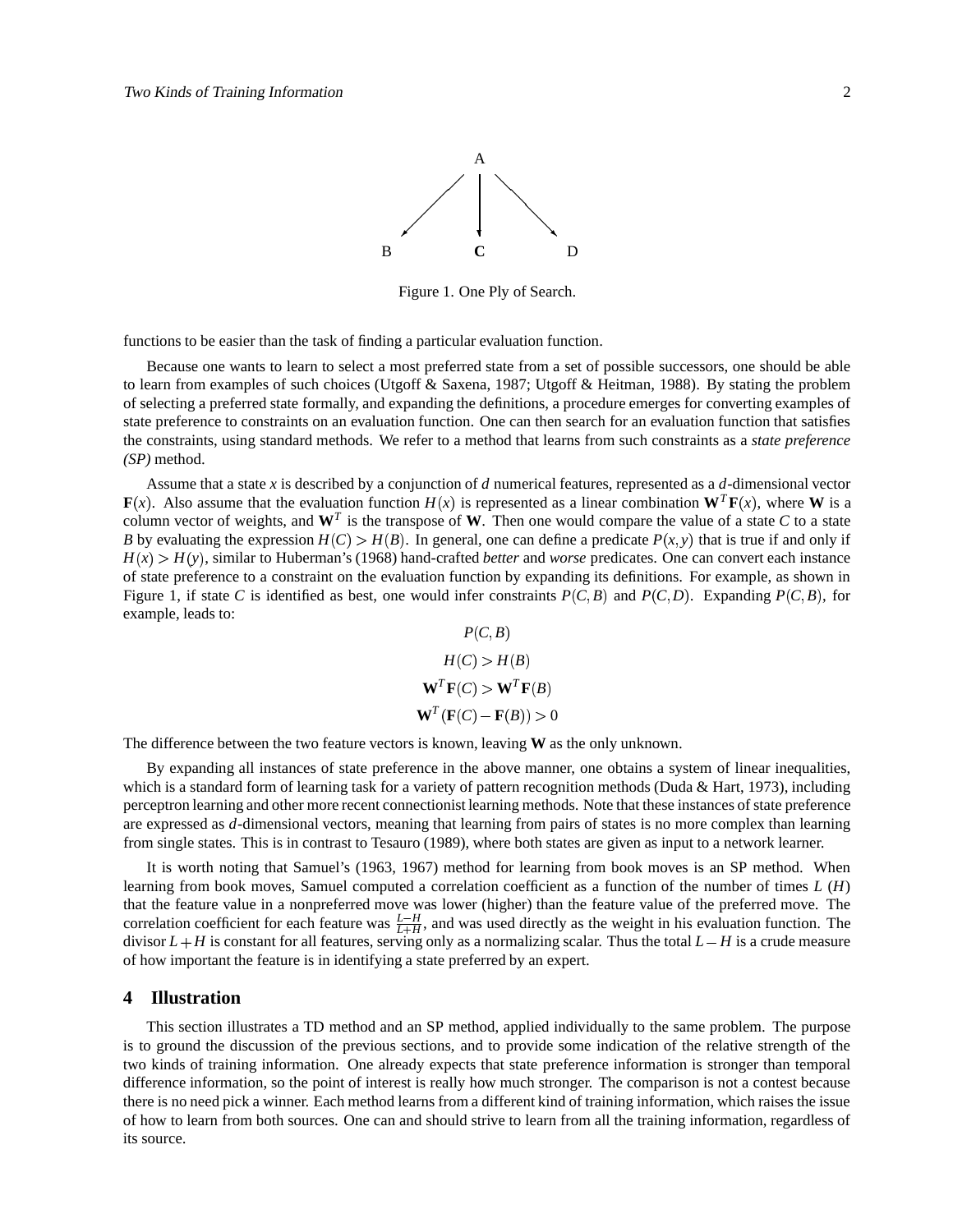## Table 1. T1 as Best-First Search

- 1. open $\leftarrow$ (start), closed $\leftarrow$ nil
- 2. s $\leftarrow$ cheapest(open)
- 3. if solution(s), stop
- 4. put s onto closed,  $c \leftarrow$  successors(s)
- 5. if training, do TD adjustment
- 6. open $\leftarrow$ append(c closed,open)
- 7. re-evaluate all nodes on open
- 8. goto 2

For the TD method and the SP method described below, it is important to note that we have instantiated TD and SP in a particular way, and have coupled each one with the best-first search algorithm. TD and SP methods are generic, and are independent of any particular search algorithm that makes use of the learned evaluation function. To keep this distinction in mind, we refer to the two example progams below as T1 and S1.

## **4.1 The Task Domain**

Although we are experimenting with TD and SP methods in larger domains, as mentioned in the final section, we have selected the smaller Towers-of-Hanoi domain for pedagogical purposes. The main reason for this choice is that the domain is characterized by a small state space, which can be controlled by varying the number of disks. The small domain makes it possible to implement a simple expert, which serves as a source of state preference information for the S1 program.

The semantics of this problem makes it more natural to think of the value of a state as a measure of remaining cost. Accordingly, the goal state has a cost of 0. The problem-solving program will be looking for a state with a low cost, and one state will be preferred to another if its cost is lower. Thus, for any two instances *x* and *y*, expanding  $P(x, y) \leftrightarrow H(x) < H(y)$  leads to a constraint of the form

$$
\mathbf{W}^T(\mathbf{F}(x) - \mathbf{F}(y)) < 0.
$$

## **4.2 A Temporal Difference Method**

The T1 program learns from temporal differences, as part of the best-first search algorithm shown in Table 1. The value backed up from the children of the node just expanded is the value of the lowest cost child plus  $\delta$ ,  $\delta = 1$ . This backed-up value is the desired value of the parent with respect to the children, and the learning mechanism adjusts the weights **W** so that the evaluation for the parent state is closer to this backed-up value. Because the value of the goal state is defined to be 0, the evaluation function is being trained to predict the distance remaining from a state to the goal.

The error correction rule is a form of the well-known absolute error correction rule (Nilsson, 1965; Duda & Hart, 1973), which calculates the amount of correction needed to remove the error. One solves

$$
(\mathbf{W} + c\mathbf{F}(x))^T \mathbf{F}(x) = \text{background value}
$$

for *c* and then adjusts **W** by

$$
\mathbf{W} \leftarrow \mathbf{W} + \eta c \mathbf{F}(x)
$$

so that  $W^T F(x)$  is closer to the intended value. The learning rate  $\eta$  is 0.1. Over time, a series of such corrections to **W** should result in an evaluation function that is predictive of minimum cost to the goal state, assuming such a fit can be approximated well in the given feature space.

#### **4.3 A State Preference Method**

The S1 program learns from state preferences, as part of the best-first search algorithm shown in Table 2. For training, the expert's choice is simulated by brute force search for the optimal move. From the expert's choice, the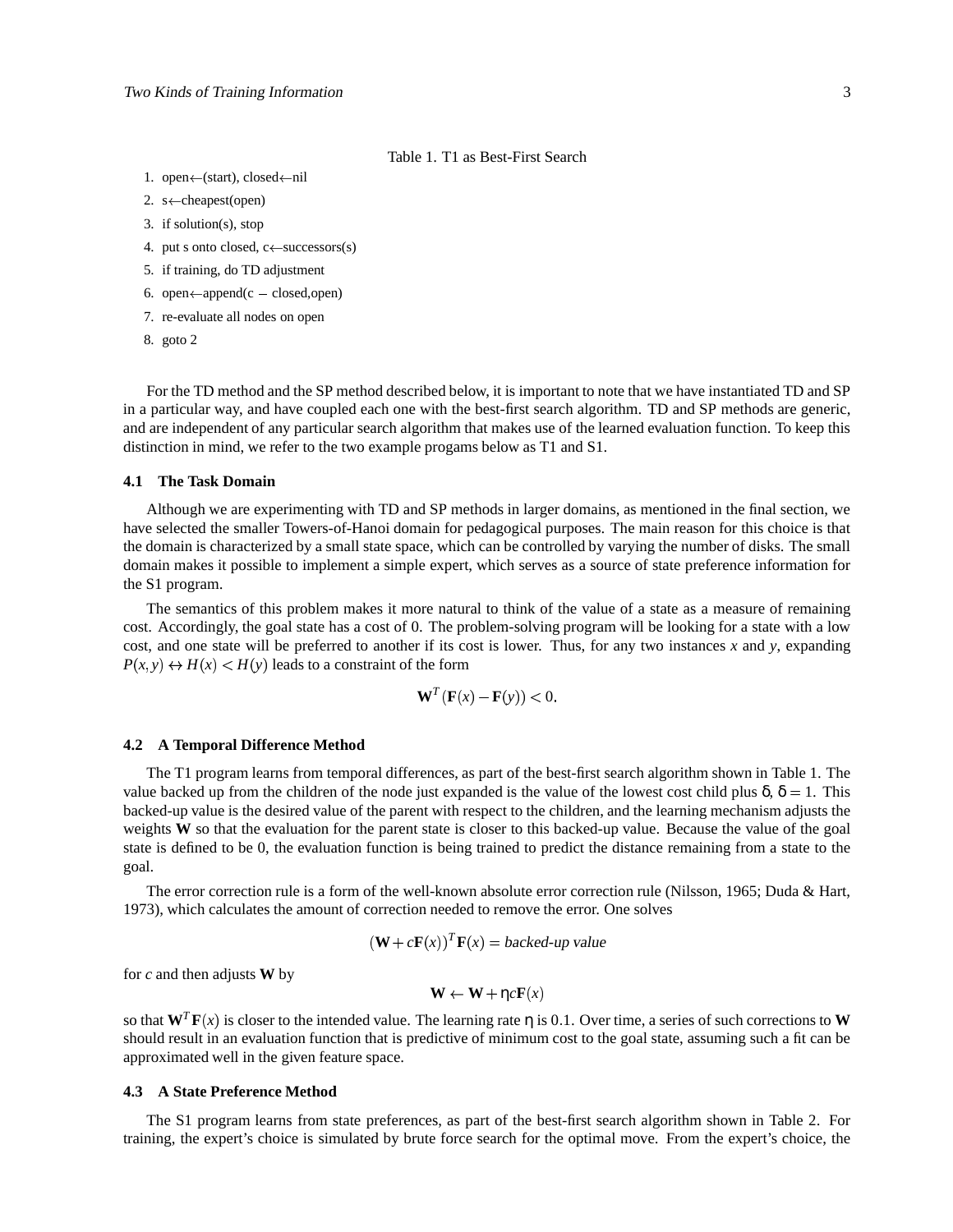### Table 2. S1 as Best-First Search

- 1. open←(start), closed←nil
- 2. if training,  $[s \leftarrow$  expertbest(open), do SP adjustments] else s←cheapest(open)
- 3. if solution(s), stop
- 4. put s onto closed,  $c \leftarrow$  successors(s)
- 5. open $\leftarrow$ append(c closed,open)
- 6. re-evaluate all nodes on open
- 7. goto 2

| Table 3. Results for T1 and S1 |             |        |                |        |  |  |
|--------------------------------|-------------|--------|----------------|--------|--|--|
| Method                         |             | 3 dsks | 4 dsks         | 5 dsks |  |  |
| T1                             | adjustments | 1,308  | 10,301         |        |  |  |
|                                | trials      | 107    | 496            |        |  |  |
|                                | queries     |        |                |        |  |  |
|                                | halt        | opt    | opt            | cyc    |  |  |
|                                | expansions  | 8      | 16             | 56     |  |  |
| S <sub>1</sub>                 | adjustments | 5      | 9              | 11     |  |  |
|                                | trials      |        | $\mathfrak{D}$ |        |  |  |
|                                | queries     |        | 30             | 31     |  |  |
|                                | halt        | opt    | opt            | opt    |  |  |
|                                | expansions  | 8      | 16             | 32     |  |  |

algorithm infers that the selected state is to be preferred to each of the nonselected states. From each such pair of states, S1 infers a constraint on the weight vector **W** expressed as a linear inequality. If the constraint is not satisfied, then the weight vector **W** is adjusted.

As with T1, the correction rule is a form of the absolute error correction rule. One solves

$$
(\mathbf{W} + c(\mathbf{F}(x) - \mathbf{F}(y)))^{T} (\mathbf{F}(x) - \mathbf{F}(y)) = -1
$$

for *c* and then adjusts **W** by

$$
\mathbf{W} \leftarrow \mathbf{W} + c(\mathbf{F}(x) - \mathbf{F}(y)).
$$

Adjusting the weights so that the weighted difference is  $-1$  corresponds to wanting the selected state to evaluate to at least one less than a nonselected state, but any negative value will suffice in order to become correct for the inequality.

## **4.4 Discussion**

Each program was trained repeatedly until either it was able to solve the Towers of Hanoi problem optimally or it had a sequence of weight vectors that was cycling. For each program, the cost of training was measured three ways: by the total number of adjustments to the weight vector **W**, by the number of times the program was trained on the problem (a trial), and by the number of times the expert was queried for its control decision. Table 3 shows S1 requires fewer weight adjustments and fewer trials than T1, but at the expense of querying the expert. For the 5-disk problem, S1 learned to solve the problem optimally, but T1 was unable to do so. "Expansions" is the number of node expansions that occurred when the program solved the problem after it had completed its training.

The problem faced by T1 is to learn an exact value for each state, which is an impossible task in this case because the desired values are not co-planar in the given feature space. It is for this reason that one needs best-first search instead of simple hill-climbing. S1 needs only to learn a value for each state that causes the relationships of the values of the states to be correct. This too is an impossible task in the given feature space, but it appears easier for a learning algorithm to try to satisfy the less demanding constraints of relative values than exact values.

The features for describing a state are a function of the number of disks. For example, Table 4 shows the ten Boolean features for the 3-disk problem. Disk 3 is the largest, and Peg 3 is the goal peg. In general, for the *n*-disk problem, there are  $O(3^n)$  states and, in the representation for T1 and S1,  $O(n^2)$  features.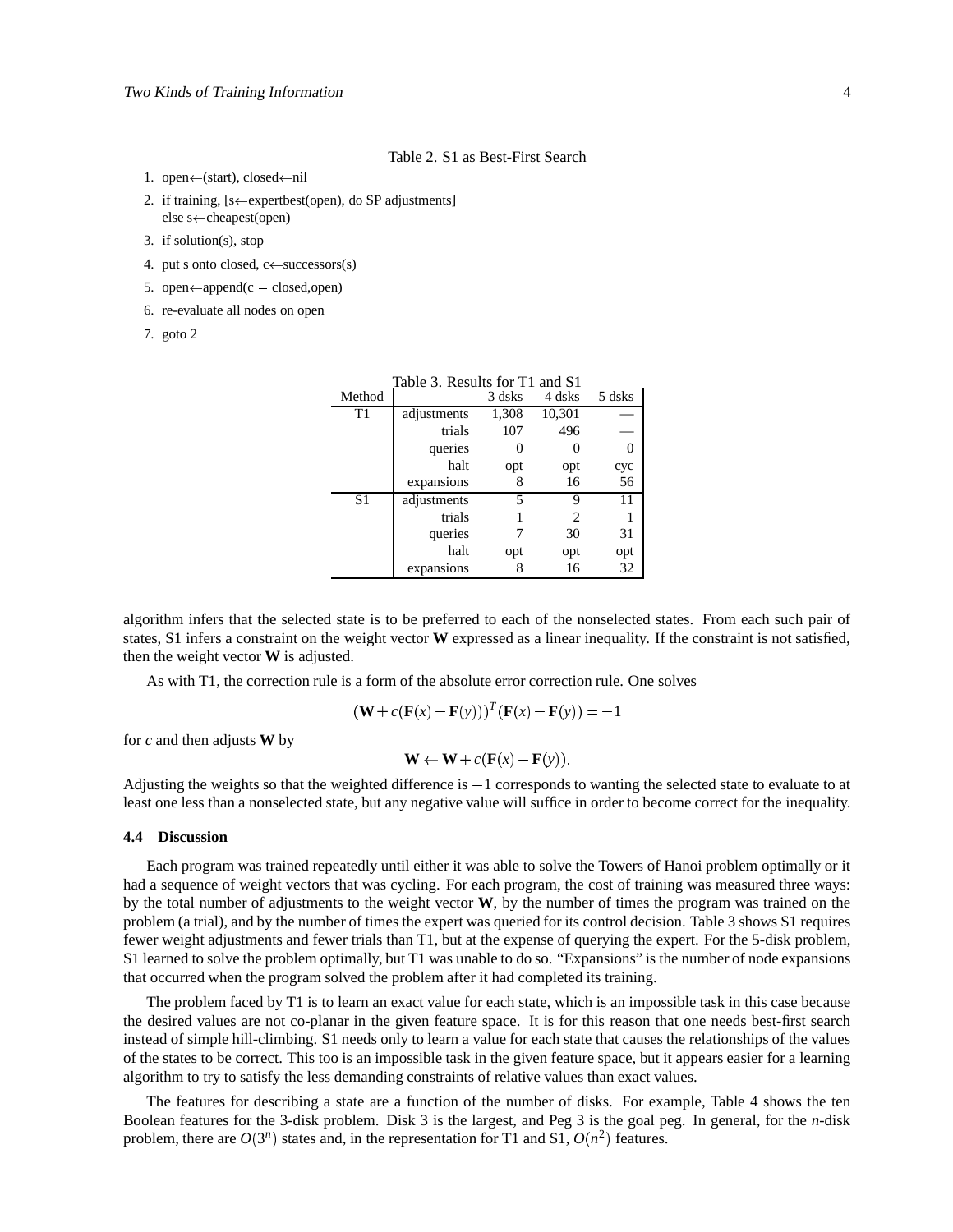Table 4. Features for the 3-Disk Problem. Feature

> Is Disk 3 on Peg 3? Is Disk 2 at its desired location? Is Disk 1 at its desired location? Is Disk 2 on Disk 3? Is Disk 1 on Disk 3? Is Disk 1 on Disk 2? Is Disk 2 on Peg 3? Is Disk 1 on Peg 3? Is Disk 3 clear? Is Peg 3 empty? Threshold Constant 1

> Table 5. I1 as Best-First Search

- 1. open $\leftarrow$ (start), closed $\leftarrow$ nil
- 2. lasterror $\leftarrow 0.0$
- 3. if training and lasterror β, [s $\leftarrow$ expertbest(open), do SP adjustments] else s<sup>«</sup>-cheapest(open)
- 4. if solution(s), stop
- 5. put s onto closed,  $c \leftarrow$  successors(s)
- 6. if training, lasterror $\leftarrow$  |tderror|, do TD adjustment
- 7. open $\leftarrow$ append(c closed,open)
- 8. re-evaluate all nodes on open
- 9. goto 3

# **5 Integrating TD and SP Methods**

This section discusses the relationship between TD and SP methods, and shows that both kinds of methods can work together in learning one evaluation function.

## **5.1 Relationship of TD and SP Methods**

TD methods learn to predict future values, whereas SP methods learn to identify preferred states. For TD methods, training information is propagating vertically up the search tree. For SP methods, the training information is propagating horizontally among siblings.

Semantically, the two kinds of methods are compatible because the evaluation function is of the same form, and serves the same purpose of allowing identification of a best state. One can adjust the weights **W** so that the value of a state is predictive of its eventual payoff, and one can also adjust **W** so that the relative values among the states become correct. Thus, in terms of the semantics of the learning, one can simply apply both kinds of error correction to the same evaluation function simultaneously without fear that they are incongruous. However, a practical problem that can arise is that the expert might be fallible, putting the two sources of training information in conflict to some degree. This issue is discussed below.

### **5.2 An Integrated Method**

In the same way that TD and SP are each a class of methods, there are many combinations of methods that would produce an integrated TDSP method. We present one such method here, instantiated in a program that we refer to as I1. As noted above, it is permissible to apply a TD method and an SP method to the same evaluation function. Thus, the I1 program, shown in Table 5, is the union of the T1 and S1 programs, with the addition of a dynamic test for when to ask the expert for its control decision.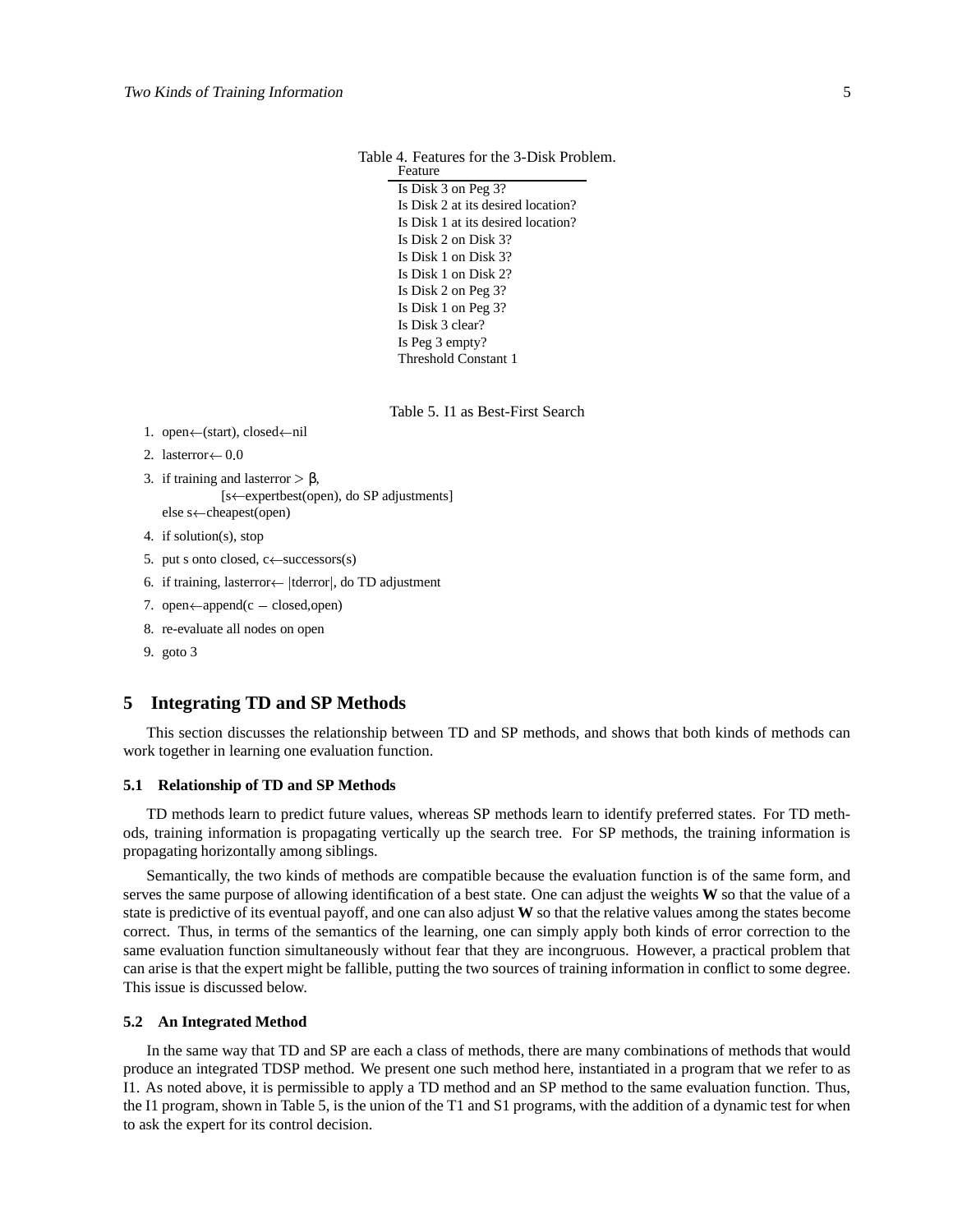| Table 6. Results for I1 |             |        |        |        |  |  |
|-------------------------|-------------|--------|--------|--------|--|--|
| Method                  |             | 3 dsks | 4 dsks | 5 dsks |  |  |
| 11                      | adjustments | 35     | 131    | 409    |  |  |
|                         | trials      |        |        |        |  |  |
|                         | queries     | 6      | 14     | 24     |  |  |
|                         | halt        | opt    | opt    | opt    |  |  |
|                         | expansions  |        | 16     | 32     |  |  |

A TD method can be employed very easily in an unsupervised manner whenever a node is expanded. An SP method relies on an expert, which can be a human or a search procedure. At issue is when to obtain state preference information from the expert. If one can simply observe the expert passively, then there is no apparent expense in obtaining such information. For I1 however, we assume that one must query the expert to obtain state preference information, and that one would like make such queries as seldom as possible. As an extreme, one could avoid querying the expert altogether, and learn only from the TD information. However, expert preferences provide strong training information and should be considered when available.

The I1 program queries the expert whenever the magnitude of the previous TD error is above β, with  $\beta = 0.9$ . The effect is that the expert exerts great influence early in the training, but is progressively ignored as the evaluation function becomes more accurate.

Table 6 shows the same measures for I1 as those given for T1 and S1. I1 learned to solve all three versions of the problem optimally, with fewer weight adjustments than T1, and fewer queries to the expert than S1. For the 4-disk problem, I1 learned the task in one trial, which is fewer than for either S1 or T1.

The I1 program increasingly ignores the expert as the evaluation function is learned. This is a desirable characteristic in terms of gaining autonomy, but it is also desirable if the expert is imperfect, e.g. human. One can learn rapidly from the expert, and then let TD training correct any flaws that may have crept in from believing the expert. However, it may happen that TD error might temporarily increase without expert input, causing the expert to be drawn back into the training, thereby preventing the improvement that might occur otherwise. The I1 program illustrates just one scheme for integrating TD and SP methods. We are continuing to examine the issue of how to integrate these sources of training information profitably.

# **6 Conclusion**

We have identified two different kinds of training information for learning evaluation functions, and described their relationship. For state preference, we have shown that one can convert instances of state preference to constraints on an evaluation function, and that one can learn an evaluation function from such information alone. We have taken the view that one should be able to learn from all sources of training information, and not be diverted by arguments that one is to be favored over another. We have observed that it is semantically correct to apply a TD method and an SP method simultaneously to the learning of one evaluation function. Finally, we presented a specific method that integrates both approaches, and demonstrated that the two can indeed work together profitably.

Although we have chosen a simple problem for illustration, the issues that motivated this work arose while studying the effectiveness of TD and SP methods in the game of Othello. The program was able to learn from either source of information, but it was unclear whether or how one could learn simultaneously from both sources. We are in the process of finishing the integration of the methods in Othello, and are in the early stages of experimenting with an integrated approach in learning to control air traffic.

## **Acknowledgments**

This material is based upon work supported by the National Aeronautics and Space Administration under Grant No. NCC 2-658, and by the Office of Naval Research through a University Research Initiative Program, under contract number N00014-86-K-0764. We thank Rich Sutton, Andy Barto, Sharad Saxena, Jamie Callan, Tom Fawcett, Carla Brodley, and Margie Connell for helpful comments and discussion.